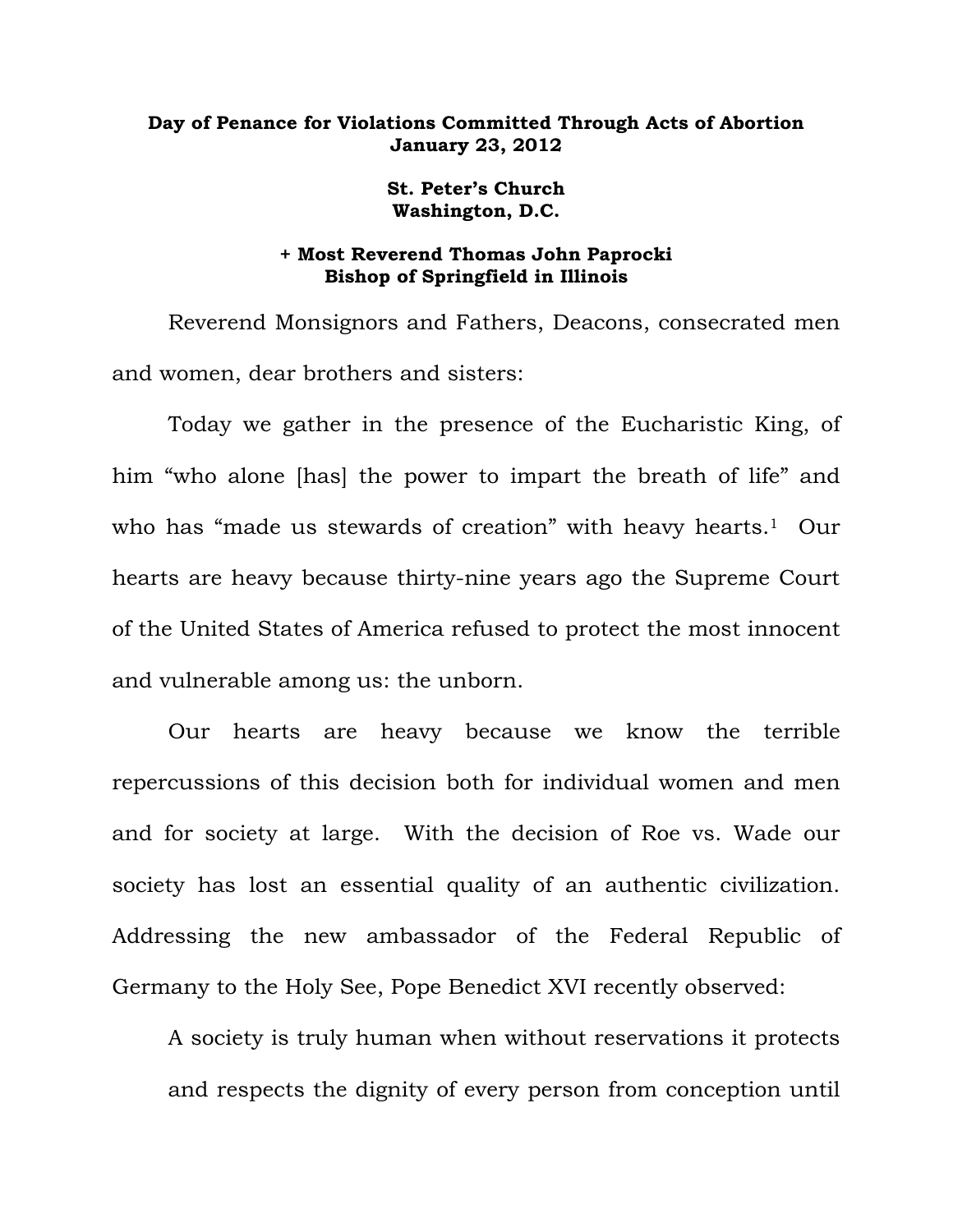the moment of his or her natural death. However, should it decide to 'get rid' of its members in the greatest need of protection, exclude people from being people, it would be behaving in a profoundly inhuman and also distorted manner with regard to the equality – obvious to every person of good will – of the dignity of all people, in all the stages of life. $2$ 

We are here, dear brothers and sisters, not to "impose faith indirectly on others but rather to defend values that are fundamentally comprehensible to all as truths of existence, even if interests of another kind seek in various ways to obscure this consideration."3

 Yes, our hearts are heavy, but we are not without hope because this past Friday – January  $13<sup>th</sup>$  – it was announced that the Northern Illinois Women's Center in Rockford, Illinois closed its doors for good. As a result of numerous violations of unsanitary conditions, the Illinois Department of Public Health suspended the license of the Clinic this past September. After a judge in early January agreed the Center could resume its operations, the staff found little support in the community and so – thanks be to God! the doors have now closed.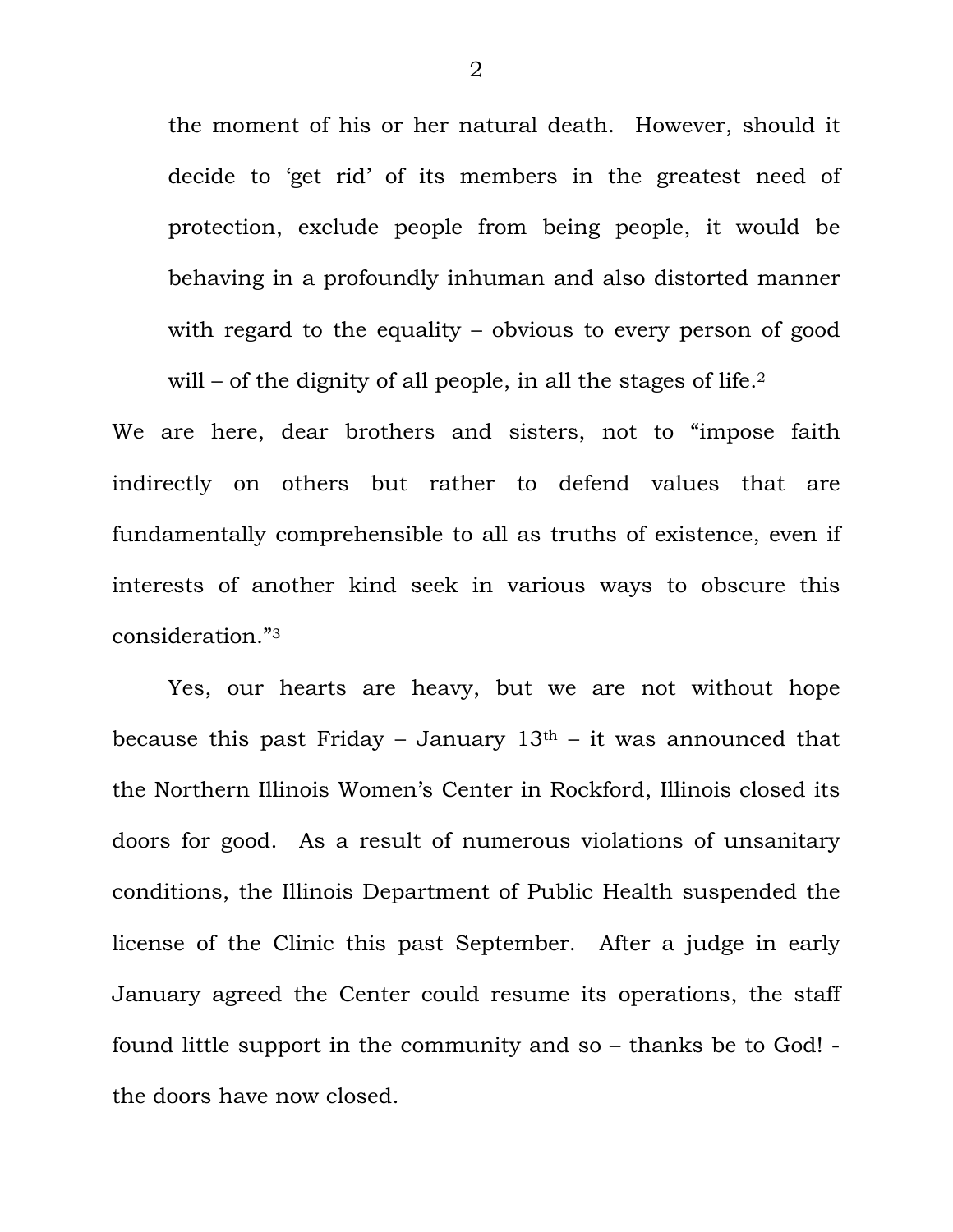To be sure, many other such doors must also be closed, particularly in our Diocese in Granite City, but this is a step in the right direction and there is in this a lesson to be learned. Even in Granite City there are reasons for hope. In the year 2000, the socalled Hope Clinic for Women performed 13,104 abortions; in 2011, it performed 3,500 abortions.

 It seems difficult to imagine, but even today, many people who support the so-called right of a woman to "abort" her baby do not actually know how a baby is "aborted." They do not know of the dangers – both physical and psychological – that are inherent in such a vile act. Before the suspension of the license of the Northern Illinois Women's Center enough of the community of the environs of Rockford supported the abortuary; once the facts were made known, the community would no longer support it.

 The prayers and sacrifices of so many people of good will who daily defend life and seek to truly help pregnant mothers have now at last been fulfilled. For almost forty years they struggled, spoke, and prayed planting seeds here and there that now have come to fruition. In this is our lesson; we cannot lose hope but must always stand with and for the Truth, which is Jesus Christ!

3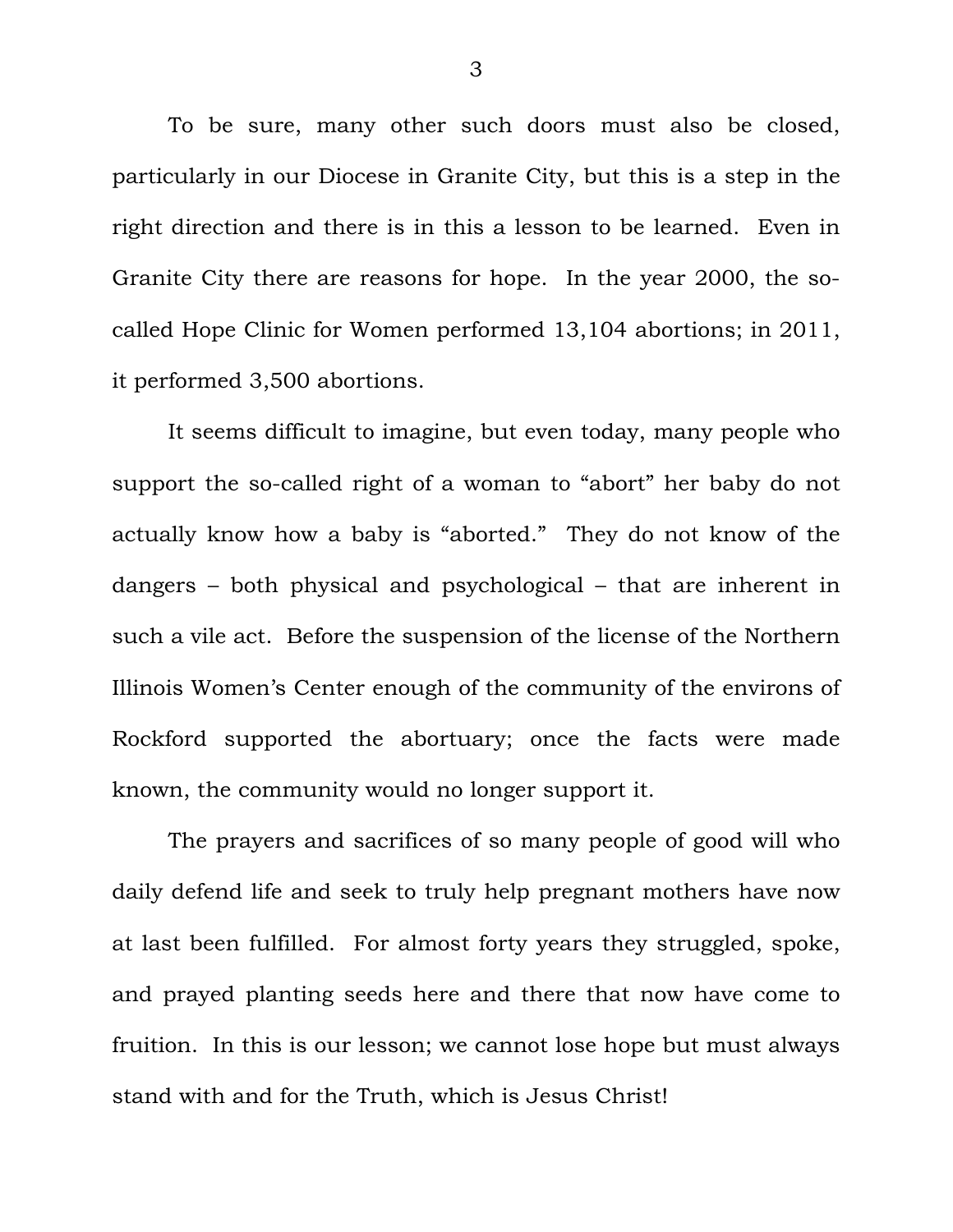My dear young friends, gathered in such large numbers to give witness to the dignity of every human life, I now turn to you, as your Bishop and father in Christ, and I say to you: Do not be afraid to speak the truth, and to speak it in love! Your presence here lifts our heavy hearts and fills us with unspeakable gratitude to God.

 You have been created by God to love and to be loved, this you know. It is what has brought you here, and so has your conviction that the unborn children whose lives have been or will be taken from them have also been created by God to love and to be loved.

 If you speak the truth of abortion kindly and gently, despite your youth, people will listen. What will matter and change hearts will be the genuineness of your convictions and the sincere witness of your lives lived in fidelity to Christ Jesus. You can become, small as you are, great instruments in the hand of God. Yes, you can become "visible instruments of his love in a world that still profoundly yearns for that love amid the poverty, loneliness, marginalization and ignorance that we see all around us."4 The world needs this witness of the love of God and the truth of our existence, it needs *your* witness.